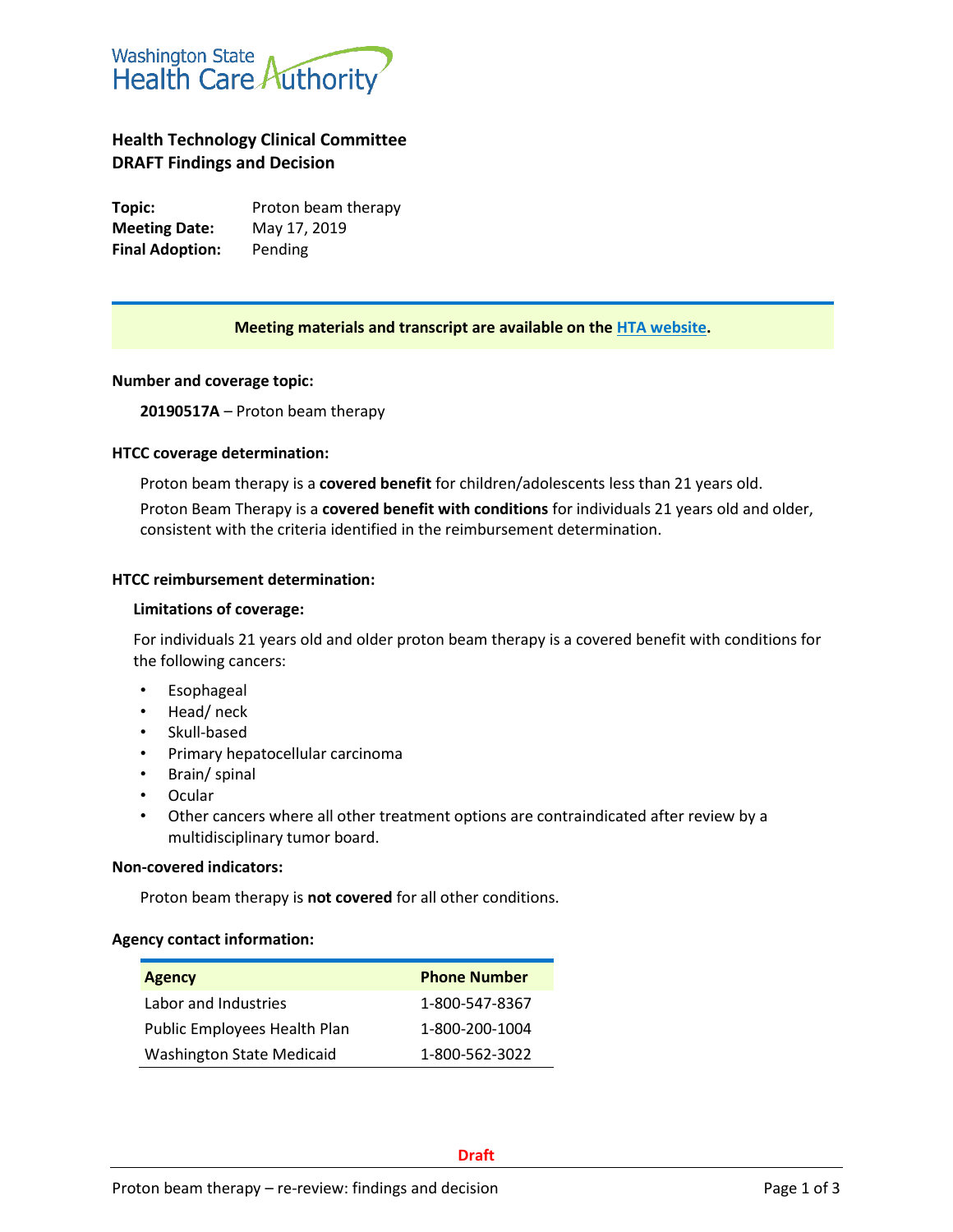## **HTCC coverage vote and formal action:**

#### *Committee decision*

Based on the deliberations on key health outcomes, the committee decided that it had the most complete information: a comprehensive and current evidence report, public comments, and state agency utilization information. The committee concluded that the current evidence on proton beam therapy demonstrates that there is sufficient evidence to cover or cover with conditions. The committee considered all the evidence and gave greatest weight to the evidence it determined, based on objective factors, to be the most valid and reliable. Based on these findings, the committee voted to cover with conditions or cover proton beam therapy based on age. For pediatric patients (less than 21 years of age) the technology is covered. For adults (21 years of age and older) the technology is covered with conditions.

Based on these findings, the committee voted to cover Proton beam therapy with conditions.

|                                             | <b>Not</b><br>covered | <b>Covered under</b><br>certain conditions | <b>Covered</b><br>unconditionally |
|---------------------------------------------|-----------------------|--------------------------------------------|-----------------------------------|
| Children/adolescents less than 21 years old |                       |                                            |                                   |
| Individuals 21 years old and older          |                       | 10                                         |                                   |

## *Discussion*

The committee reviewed and discussed the available studies for use of proton beam therapy. Details of study design, inclusion criteria, outcomes and other factors affecting study quality were discussed. A majority of committee members found the evidence sufficient to determine that use of proton beam therapy is safer and more efficacious than comparators. The committee found that cost-effectiveness was unproven.

## *Limitations*

For individuals 21 years old and older proton beam therapy is a **covered with conditions** for the following cancers:

- **Esophageal**
- Head/ neck
- Skull-based
- Primary hepatocellular carcinoma
- Brain/ spinal
- Ocular
- Other cancers where all other treatment options are contraindicated after review by a multidisciplinary tumor board.

## *Non-covered indicators*

Proton beam therapy is not covered for all other conditions